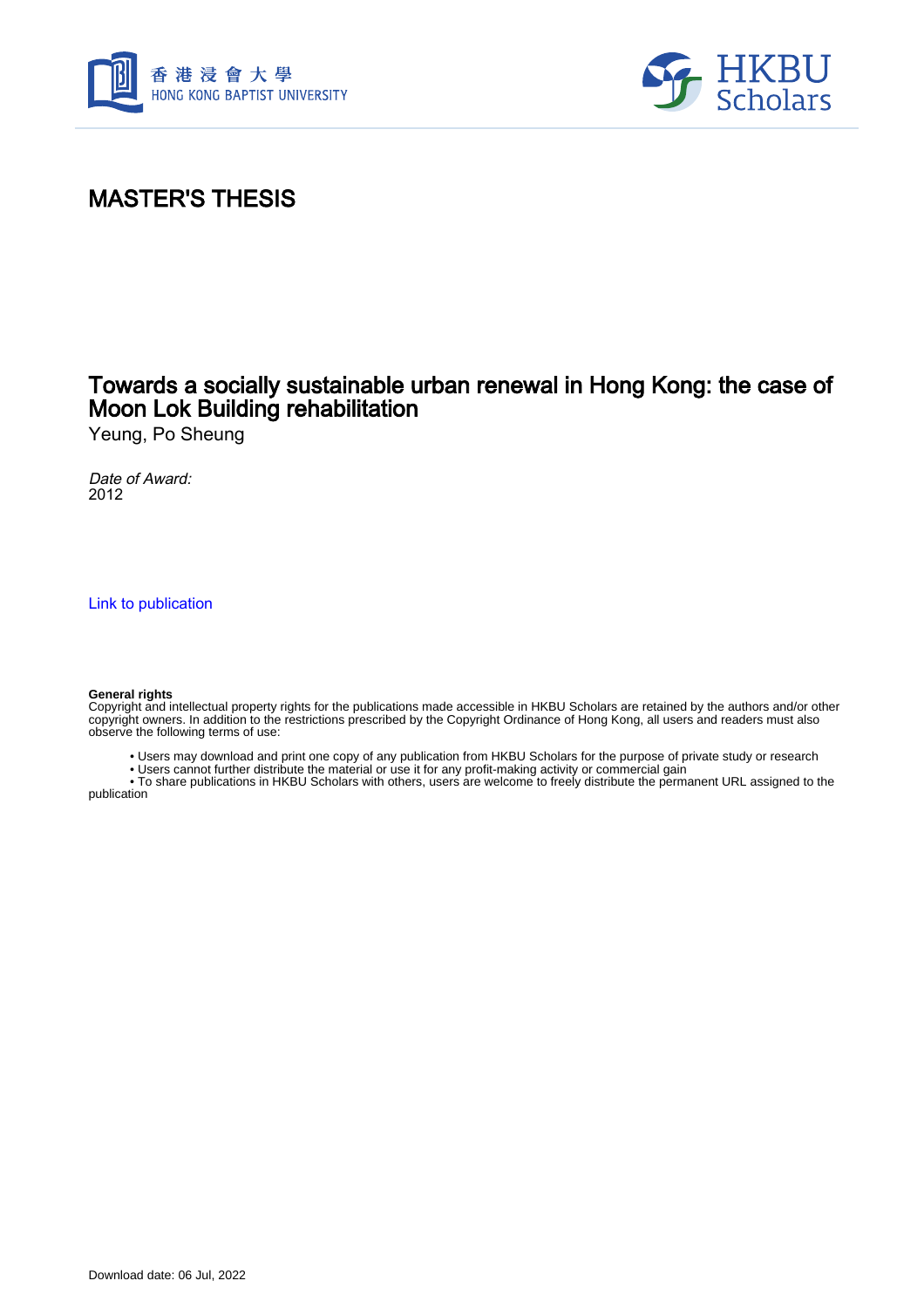# **Towards a Socially Sustainable Urban Renewal in Hong Kong: The Case of Moon Lok Building Rehabilitation**

**YEUNG Po Sheung** 

**A thesis submitted in partial fulfillment of the requirements** 

**for the degree of** 

**Master of Philosophy** 

**Principal Supervisor: Prof. WONG Koon Kwai Kenneth** 

**Hong Kong Baptist University** 

**June 2012**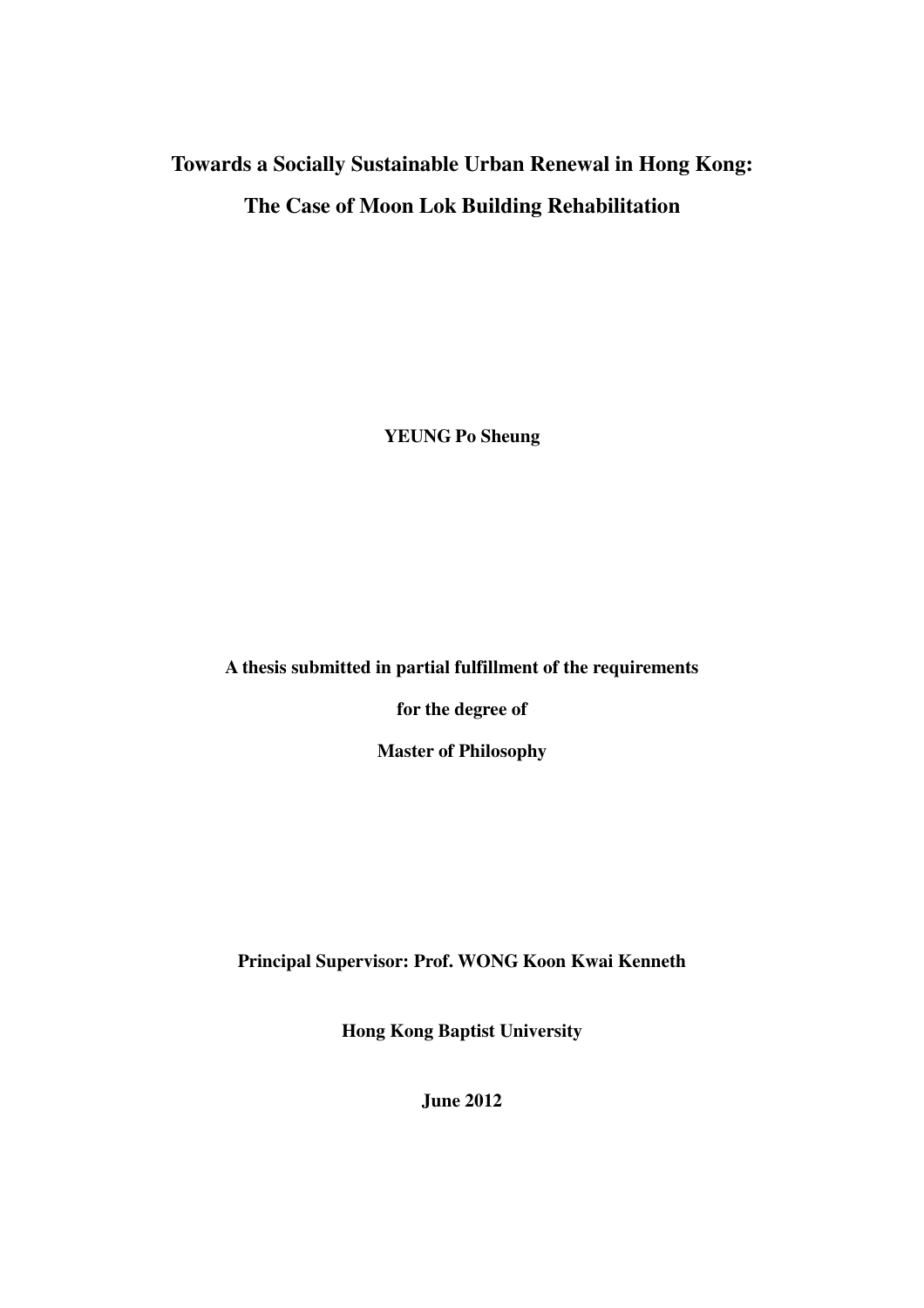### **ABSTRACT**

 The discourse of urban renewal in Hong Kong always focuses on compensation, displacement and the selling prices of redeveloped properties. It is always claimed that the urban renewal practices in Hong Kong are property-led and economic-centered. Besides, many urban renewal studies focused mainly on property development in the private sector, and very little concern has been paid on the public housing in Hong Kong.

Social sustainability offers an alternative approach to guide urban planning and decision making aiming to achieve a more equitable outcome of modern living in our city. This thesis, therefore, attempts to specifically focus on the concept of social sustainability and to address this issue from the context of public housing in Hong Kong. Social capital, public participation and sense of place are the dominant concepts explored in the present analysis. The main objective of this study is to substantiate the argument that 'rehabilitation is a better option than redevelopment in a socially sustainable perspective because intangible resources existed in old public housing estates (PHE) could be retained'.

This study uses Moon Lok Building (MLB) Rehabilitation in Tsuen Wan as a case to illustrate the possibility offers by rehabilitation as an alternative for redevelopment from the social sustainability perspective. Through in-depth interviews with the residents of MLB and staff members of Hong Kong Housing Society (HKHS) in charge of the MLB project, the study investigates the relationship between social capital and sense of place and their impact on rehabilitation project. Field observation was conducted in MLB to complement the interviews to gather information in interpreting the behaviors of the residents.

The findings revealed that though residents care about their living environment, yet they were not eager to participate in formal (or institutionalized) meetings to exchange ideas with HKHS. However, they are more willing to exchange ideas informally, such as chatting with others in the courtyard. Therefore, the authority should not be too rigid while soliciting opinions from the residents and should adopt a less institutionalized structure to engage residents in the process to facilitate communication.

Rehabilitation had improved the living environment of MLB and the quality of lives of the residents. For instance, there is a significant increase in the usage of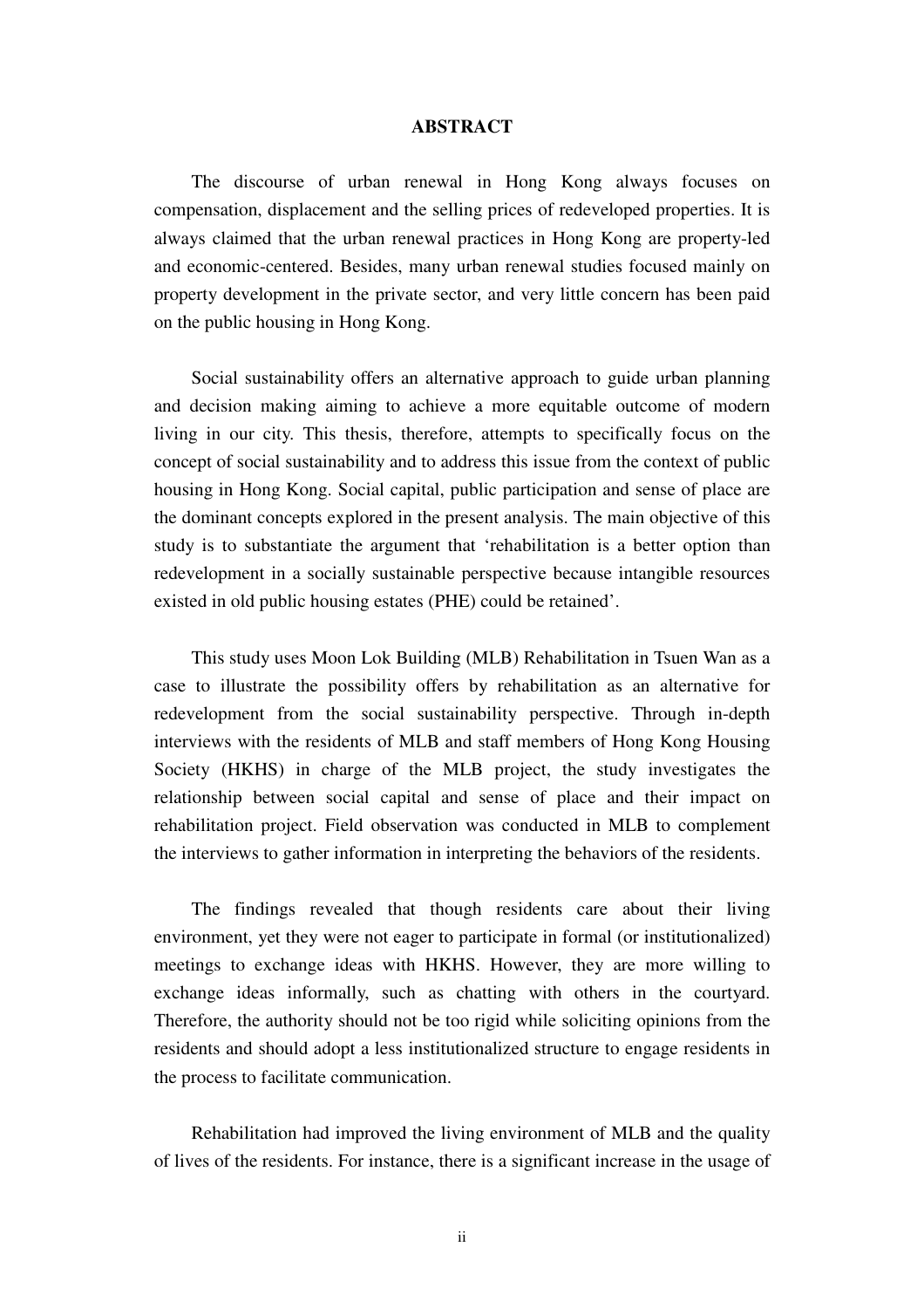the open space in the housing estate, which is crucial to community building. The findings also elucidated the importance of the place and people to the MLB residents. For example, without being dislocated in the rehabilitation processes, the social bonds and social networks are maintained and these contributed significantly to the development of social capital in the neighborhood. The residents would share information and offer helps to each other if necessary. They rely to the places in fulfilling their everyday lives. These are important resources to the residents which may not be found in brand new neighbourhood. Once these bonds or networks are destroyed due to redevelopment and relocation, it will require long time and effort to build them up again. Thus, by retaining the social bonds and networks, it is critical for the development of the social capital and sense of place of the residents, and this explains the relatively successful experience of the residents living in the MLB.

In deciding whether a particular public housing estate should undergo rehabilitation or redevelopment, the decision should not focus only on economic principle, but also the principles of social sustainability. The later is also of critical importance if we want to develop our city as an equitable society.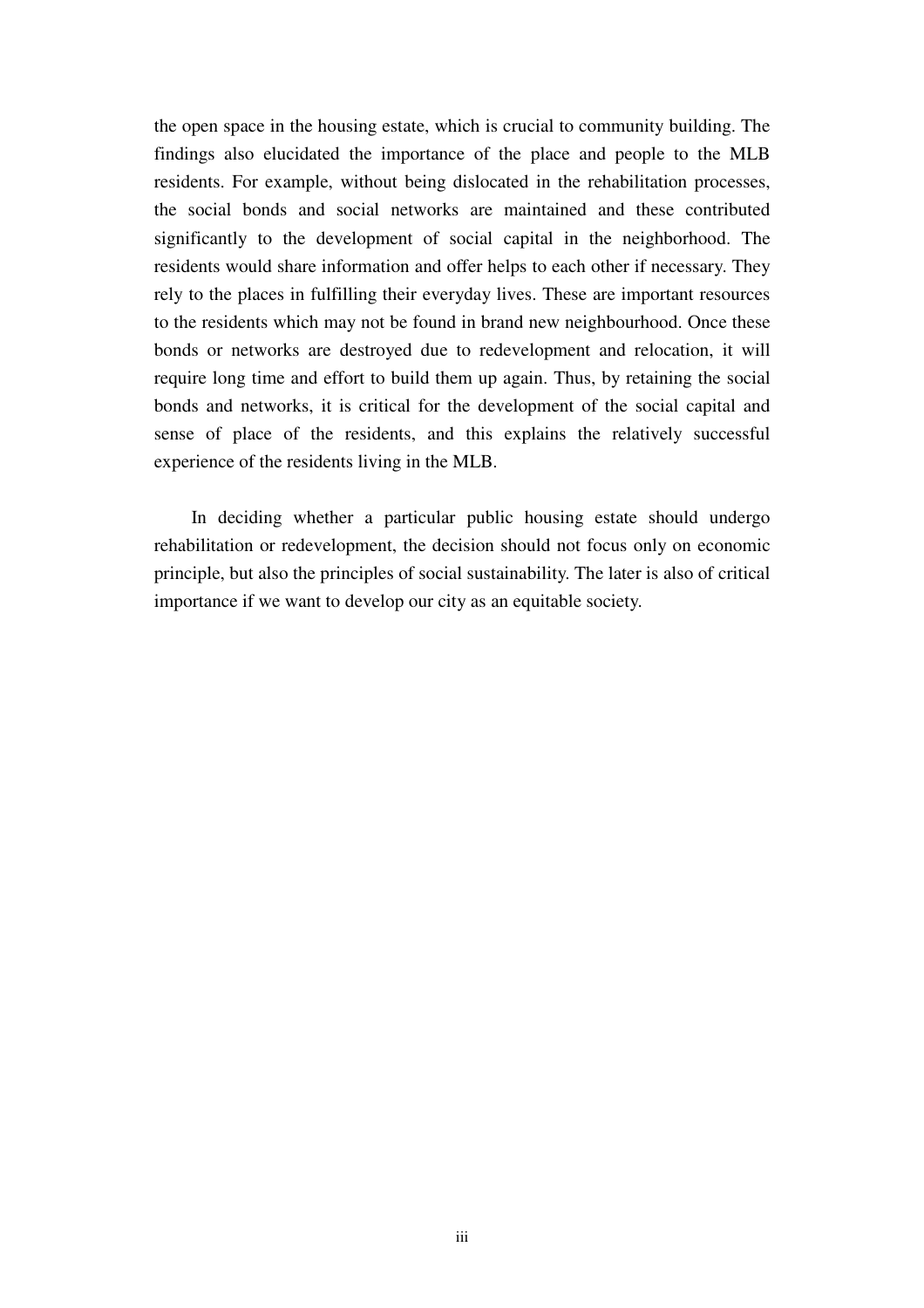## **TABLE OF CONTENTS**

| <b>CHAPTER 1</b> |       |                                                                      |  |  |  |  |  |
|------------------|-------|----------------------------------------------------------------------|--|--|--|--|--|
| 1.1              |       |                                                                      |  |  |  |  |  |
| 1.2              |       |                                                                      |  |  |  |  |  |
| 1.3              |       |                                                                      |  |  |  |  |  |
| 1.4              |       |                                                                      |  |  |  |  |  |
| 1.5              |       |                                                                      |  |  |  |  |  |
| 1.5.1            |       |                                                                      |  |  |  |  |  |
| 1.5.2            |       |                                                                      |  |  |  |  |  |
| 1.5.3            |       | The Social Sustainability Aspect of Housing Renewal Programme in     |  |  |  |  |  |
|                  |       |                                                                      |  |  |  |  |  |
| 1.6              |       |                                                                      |  |  |  |  |  |
| 1.6.1            |       |                                                                      |  |  |  |  |  |
| 1.6.2            |       |                                                                      |  |  |  |  |  |
| 1.6.3            |       |                                                                      |  |  |  |  |  |
| 1.6.4            |       |                                                                      |  |  |  |  |  |
| 1.6.5            |       | Relations of the Three Concepts with Social Sustainability and       |  |  |  |  |  |
|                  |       |                                                                      |  |  |  |  |  |
| 1.7              |       | An Analytical Framework for a Socially Sustainable Urban Renewal37   |  |  |  |  |  |
| 1.7.1            |       | The Relationship between Social Capital and Sense of Place39         |  |  |  |  |  |
| 1.7.2            |       | The Relationship between Social Capital and Public Participation. 40 |  |  |  |  |  |
| 1.7.3            |       | The Relationship between Public Participation and Sense of Place.    |  |  |  |  |  |
|                  |       |                                                                      |  |  |  |  |  |
|                  | 1.7.4 | Urban Design, Social Capital and Sense of Place. 42                  |  |  |  |  |  |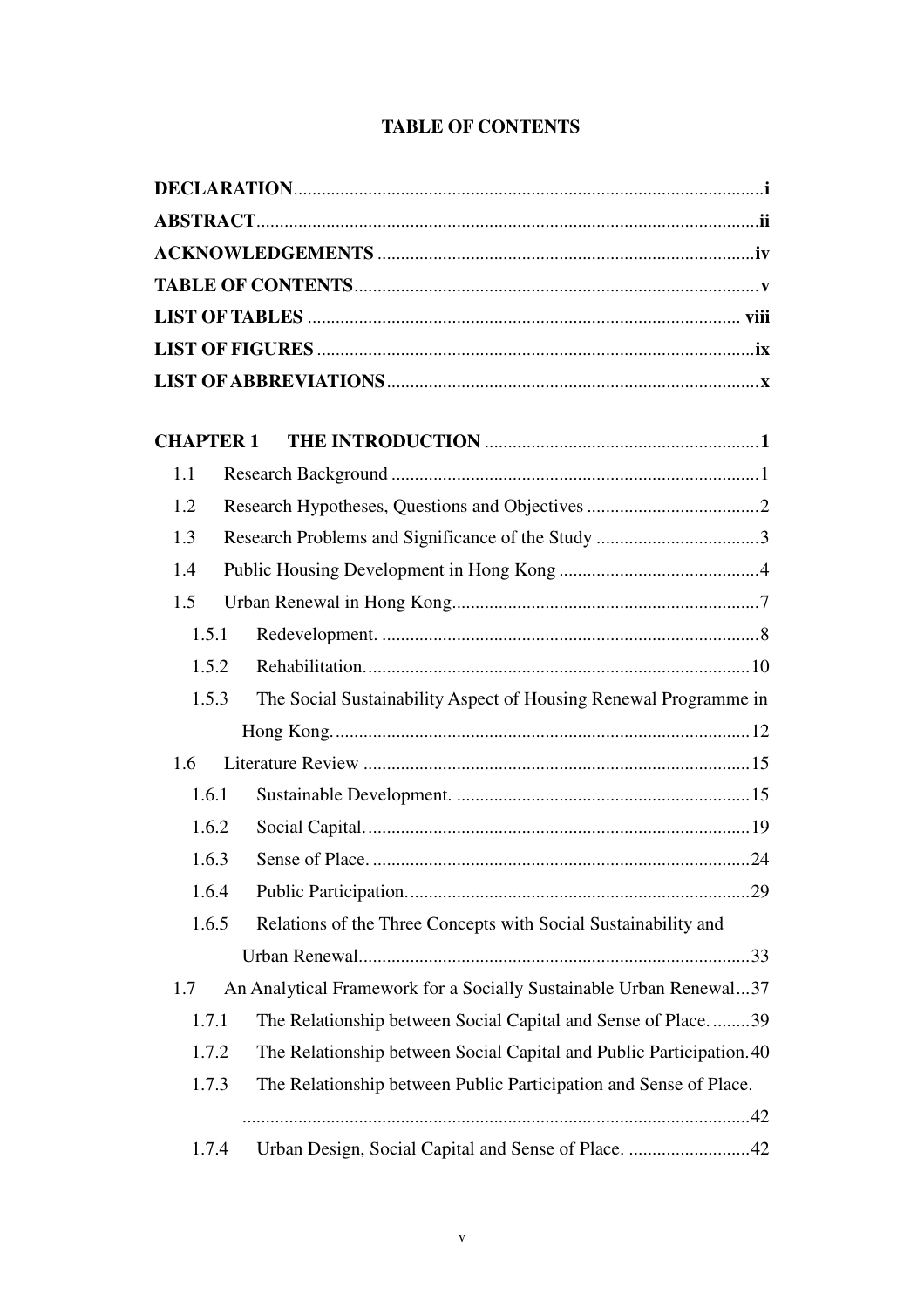| <b>CHAPTER 2</b> |  |                                                                |  |  |  |  |
|------------------|--|----------------------------------------------------------------|--|--|--|--|
| 2.1              |  |                                                                |  |  |  |  |
| 2.2              |  |                                                                |  |  |  |  |
| 2.3              |  |                                                                |  |  |  |  |
| 2.4              |  |                                                                |  |  |  |  |
| 2.5              |  |                                                                |  |  |  |  |
|                  |  |                                                                |  |  |  |  |
| <b>CHAPTER 3</b> |  |                                                                |  |  |  |  |
| 3.1              |  |                                                                |  |  |  |  |
| 3.1.1            |  |                                                                |  |  |  |  |
| 3.1.2            |  |                                                                |  |  |  |  |
| 3.1.3            |  |                                                                |  |  |  |  |
| 3.1.4            |  |                                                                |  |  |  |  |
| 3.2              |  | Social Networks and Social Capital in the Neighbourhood 71     |  |  |  |  |
| 3.2.1            |  |                                                                |  |  |  |  |
| 3.2.2            |  | Informal Social Networks of the Residents from Observation75   |  |  |  |  |
| 3.2.3            |  | Development of Social Networks of Residents in MLB. 78         |  |  |  |  |
| 3.2.4            |  |                                                                |  |  |  |  |
| 3.3              |  |                                                                |  |  |  |  |
| 3.3.1            |  |                                                                |  |  |  |  |
| 3.3.2            |  |                                                                |  |  |  |  |
| 3.3.3            |  |                                                                |  |  |  |  |
| 3.3.4            |  |                                                                |  |  |  |  |
| 3.4              |  |                                                                |  |  |  |  |
| 3.4.1            |  | The Role of HKHS Officials and MAC Chairmen in Rehabilitation. |  |  |  |  |
|                  |  |                                                                |  |  |  |  |
| 3.4.2            |  |                                                                |  |  |  |  |
| 3.4.3            |  | A Genuine Participation in Public Housing Rehabilitation  111  |  |  |  |  |
|                  |  |                                                                |  |  |  |  |
| <b>CHAPTER 4</b> |  |                                                                |  |  |  |  |
| 4.1              |  |                                                                |  |  |  |  |
| 4.1.1            |  | Differences in the Development of Social Capital.  114         |  |  |  |  |
| 4.1.2            |  | Differences in the Development of Sense of Place117            |  |  |  |  |
| 4.2              |  |                                                                |  |  |  |  |